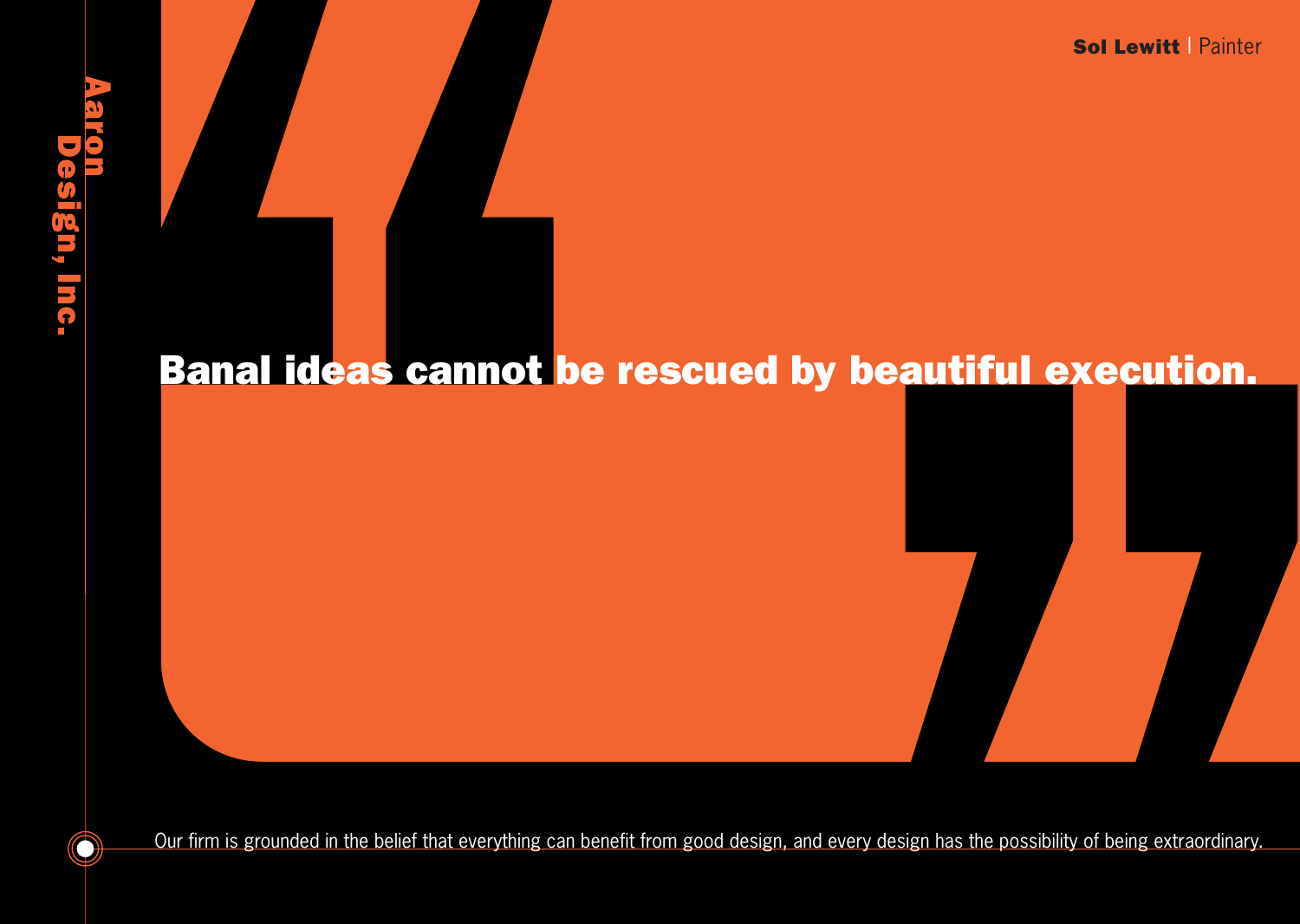Remarkable design requires remarkable ideas. Memorable, astonishing, attention-grabbing design – its power comes from the creative thought that goes into it.

At Aaron Design we put a lot of thought into generating extraordinary design ideas that solve business challenges for our clients. Then we execute those ideas, beautifully.

Call us. Together let's think about how our design ideas can help you achieve your goals.



Aaron Design, Inc. 7 West 20 Street, Suite 2F | New York NY 10011 Aaron Design, Inc. 7 West 20 Street, Suite 2F | New York NY 10011 This card is no. 1 in a series of 4 This card is no. 1 in a series of 4 C 2007 Aaron Design, Inc © 2007 Aaron Design, Inc.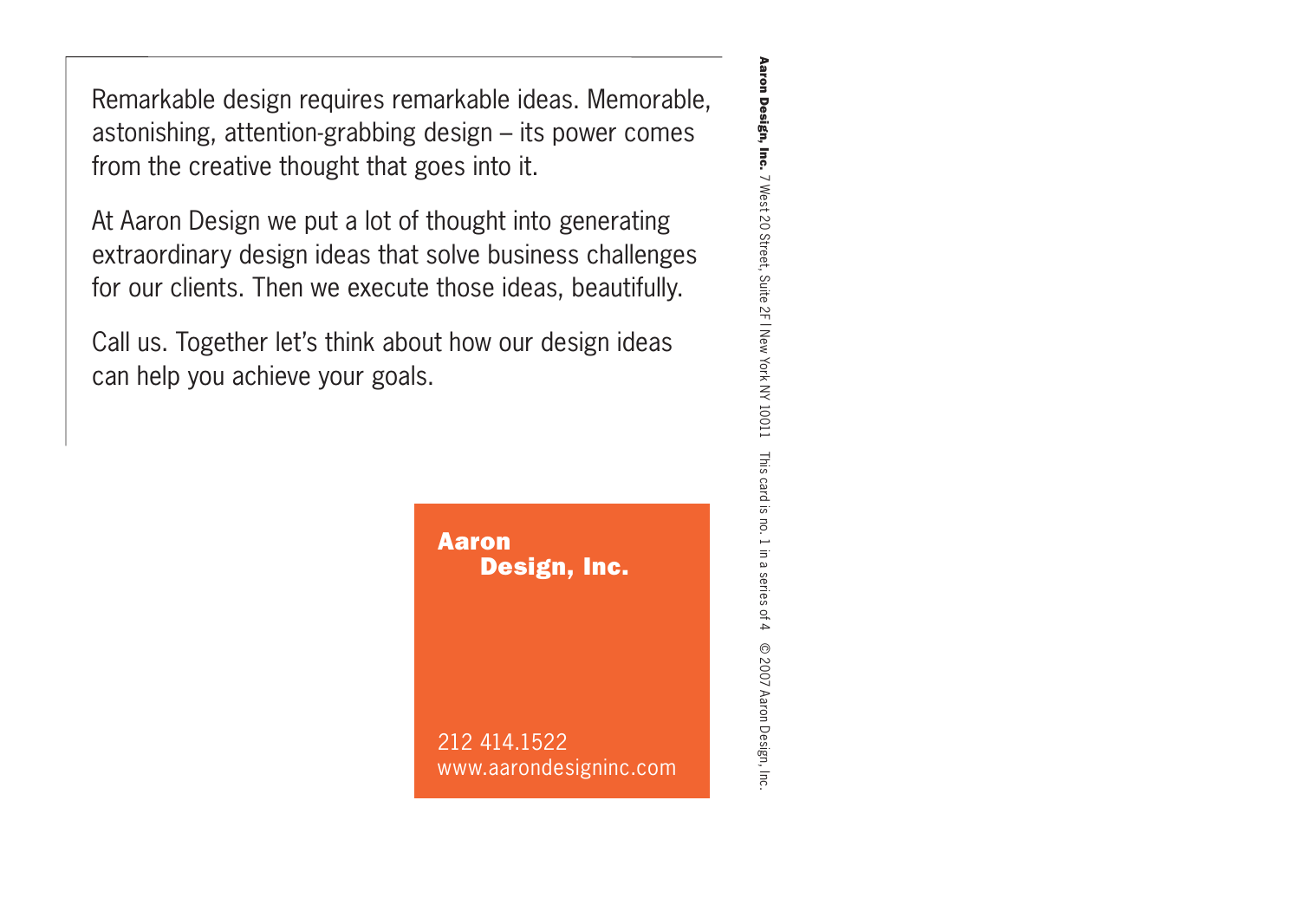

 $\bigcirc$ 

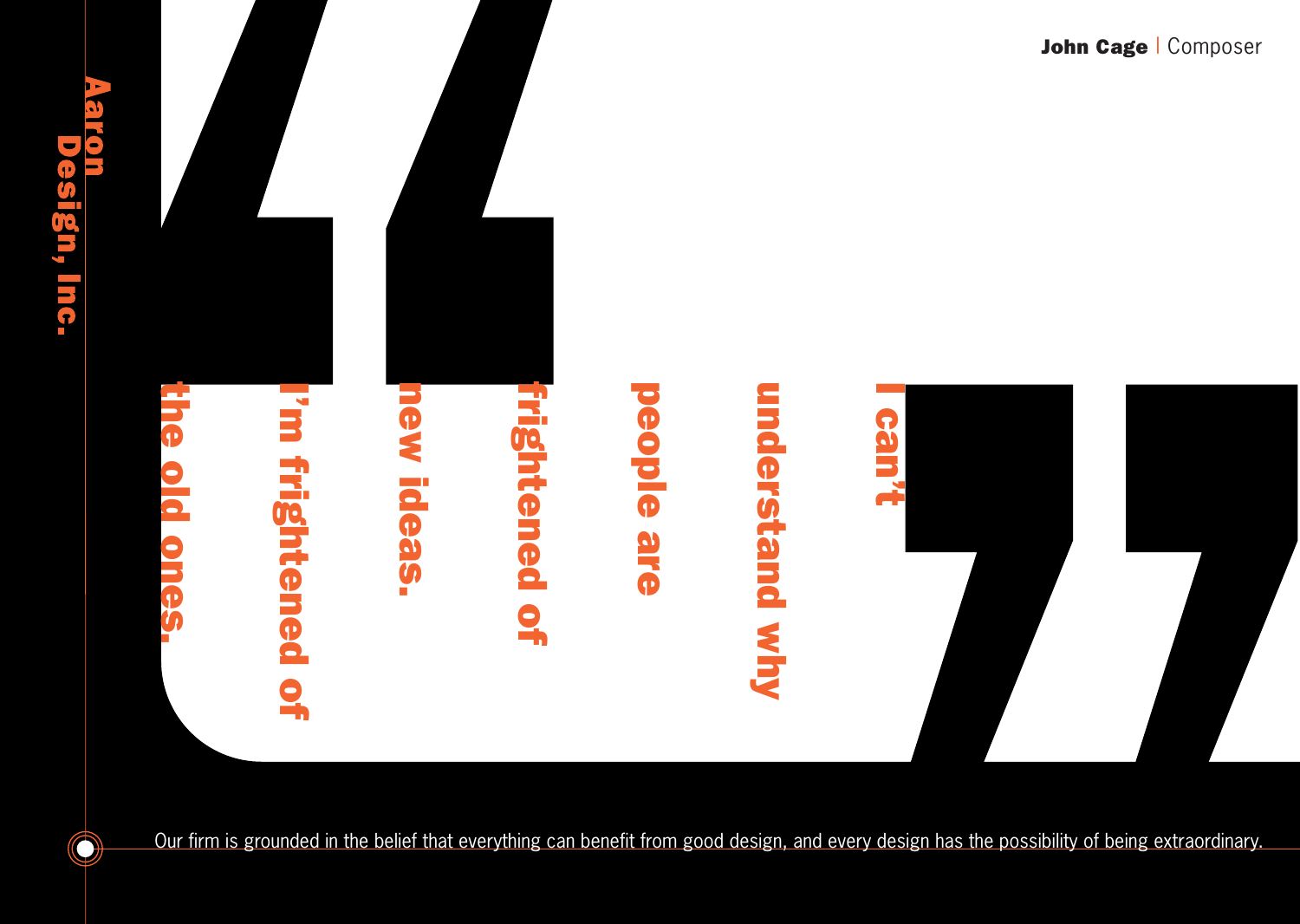Lackluster layouts. Tedious typefaces. Uninspired images. Lugubrious logos. It's frightening what can happen when your marketing dollars get lost in a forest of old design ideas.

At Aaron Design, Inc., we aren't afraid to blaze a trail to new design approaches that help our clients be seen.

What's new? Give us a call and let's explore what new design ideas can do for your business.



Aaron Design, Inc. 7 West 20 Street, Suite 2F | New York NY 10011 Aaron Design, Inc. 7 West 20 Street, Suite 2F | New York NY 10011 This card is no. 2 in a series of 4 This card is no. 2 in a series of 4 C 2007 Aaron Design, Inc © 2007 Aaron Design, Inc.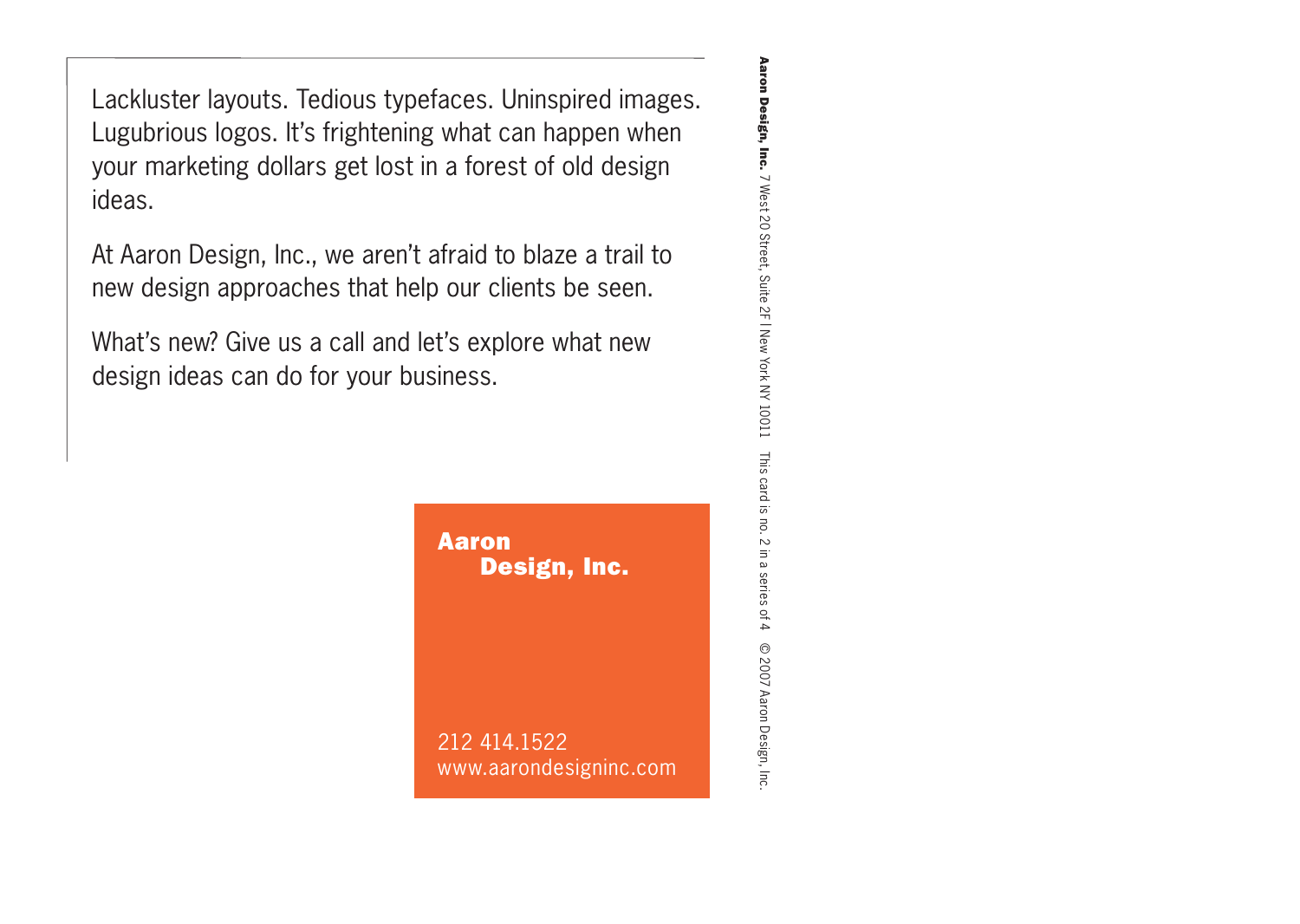Making the simple complicated is commonplace; making the complicated simple, awesomely simple, that's **Charles Mingus | Musician** 

**arole** 

ign, Inc.

 $\bigcirc$ 

Our firm is grounded in the belief that everything can benefit from good design, and every design has the possibility of being extraordinary.

creativity.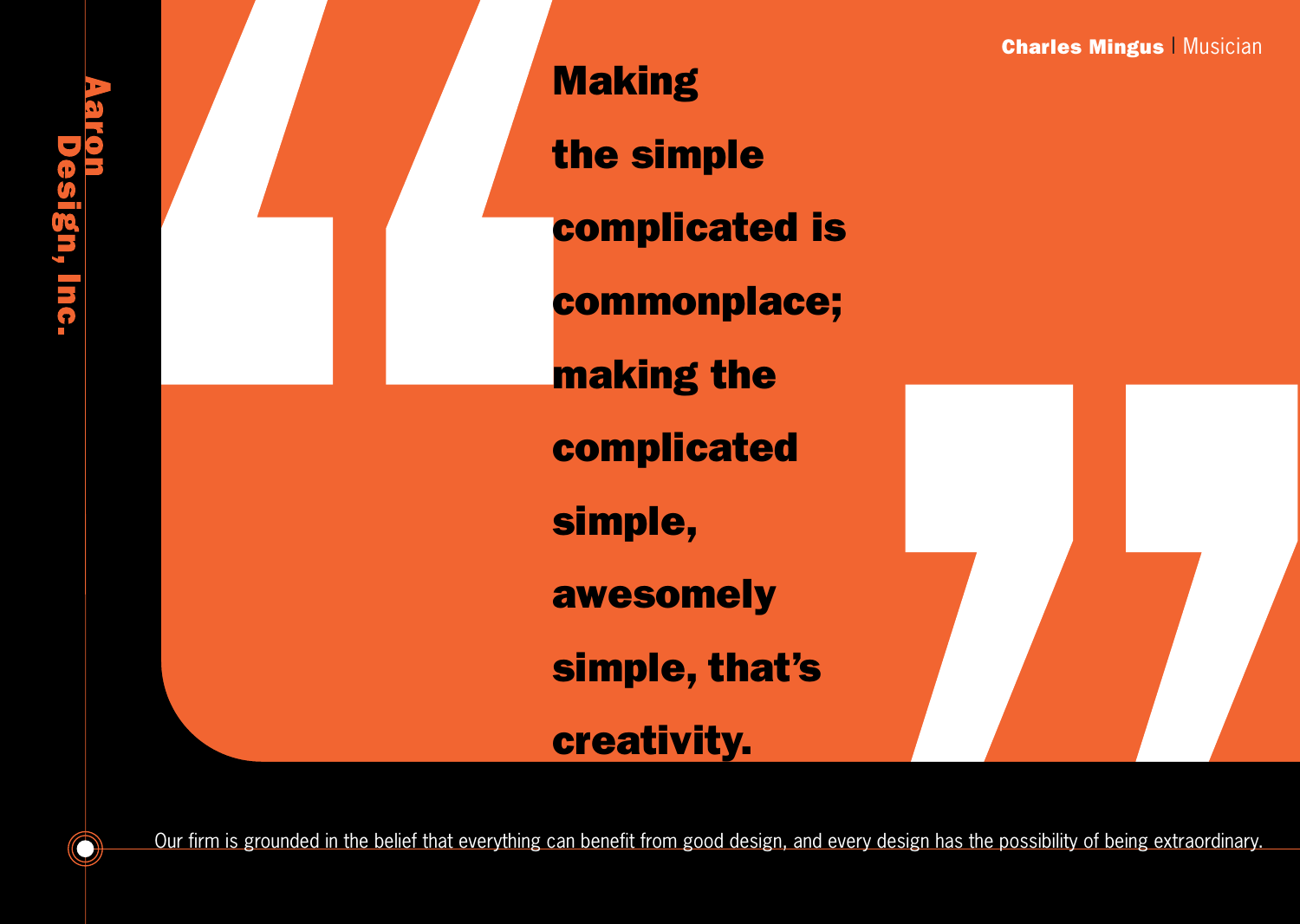The graphic design process often begins with a complex mix of objectives and information. It ends with clarity of thought and message — a simple outcome that's anything but simple to achieve.

At Aaron Design, Inc., creativity means peeling away the extraneous and organizing the essential so it's easy for the viewer to absorb. The result is design that's simply remarkable.

Call us, and discover how creative design can simplify your life.



Aaron Design, Inc. 7 West 20 Street, Suite 2F | New York NY 10011 Aaron Design, Inc. 7 West 20 Street, Suite 2F | New York NY 10011 This card is no. 3 in a series of 4 This card is no. 3 in a series of 4 C 2007 Aaron Design, Inc © 2007 Aaron Design, Inc.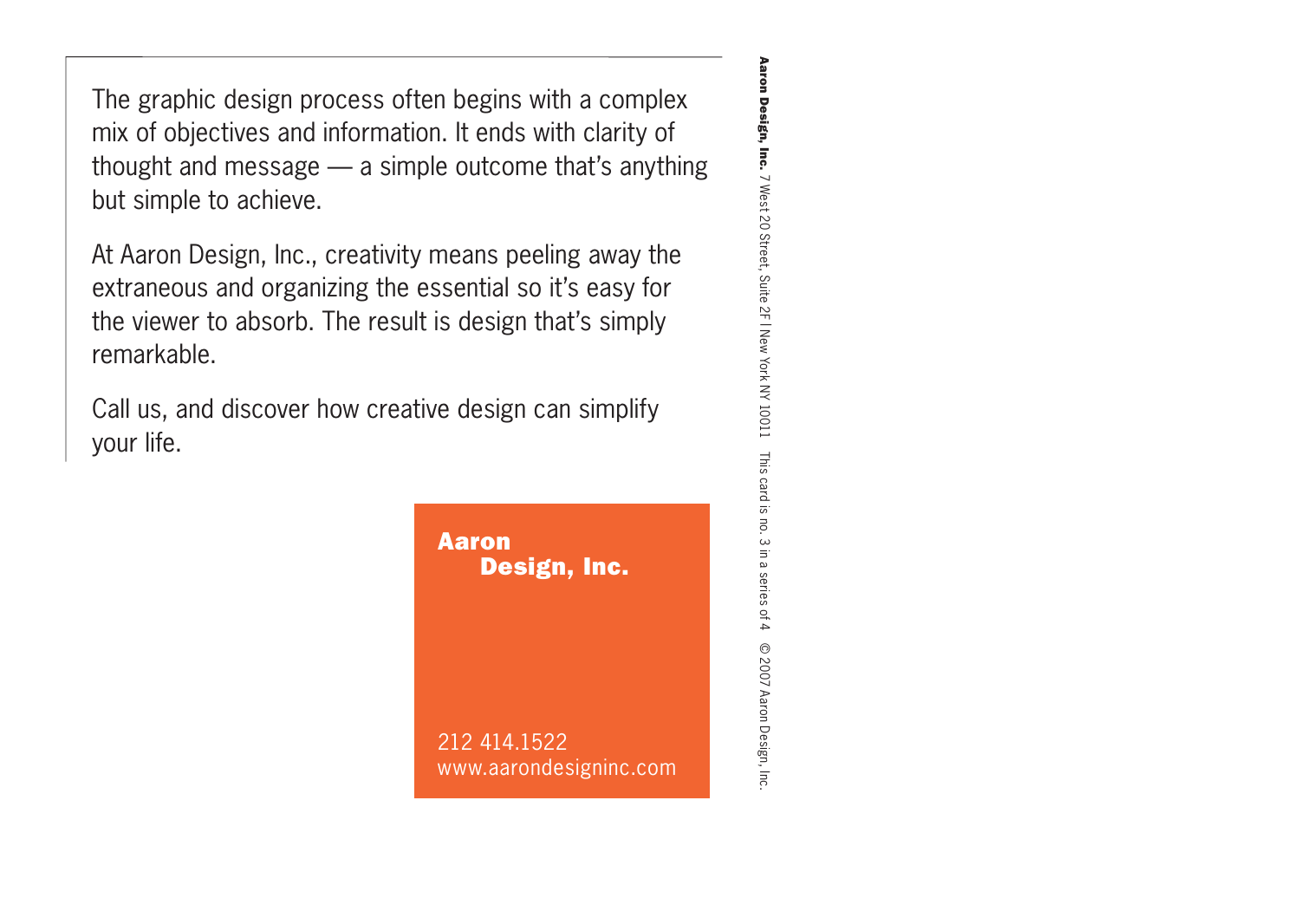

Our firm is grounded in the belief that everything can benefit from good design, and every design has the possibility of being extraordinary.

 $\bigcirc$